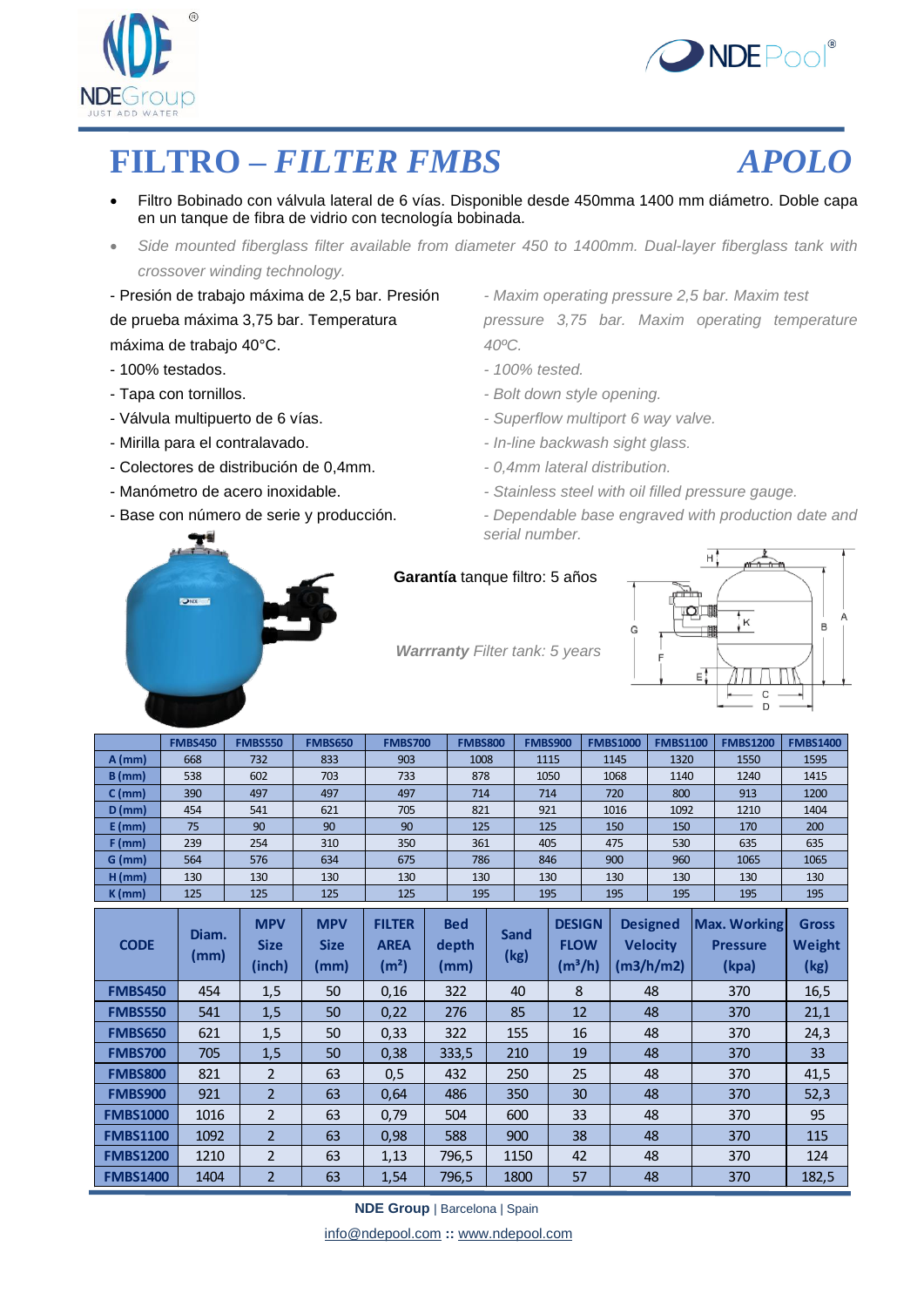



## **RECAMBIOS APOLO FMBS 450-700+DMVS15** *SPARE PARTS APOLO FMBS 450-700+DMVS15*

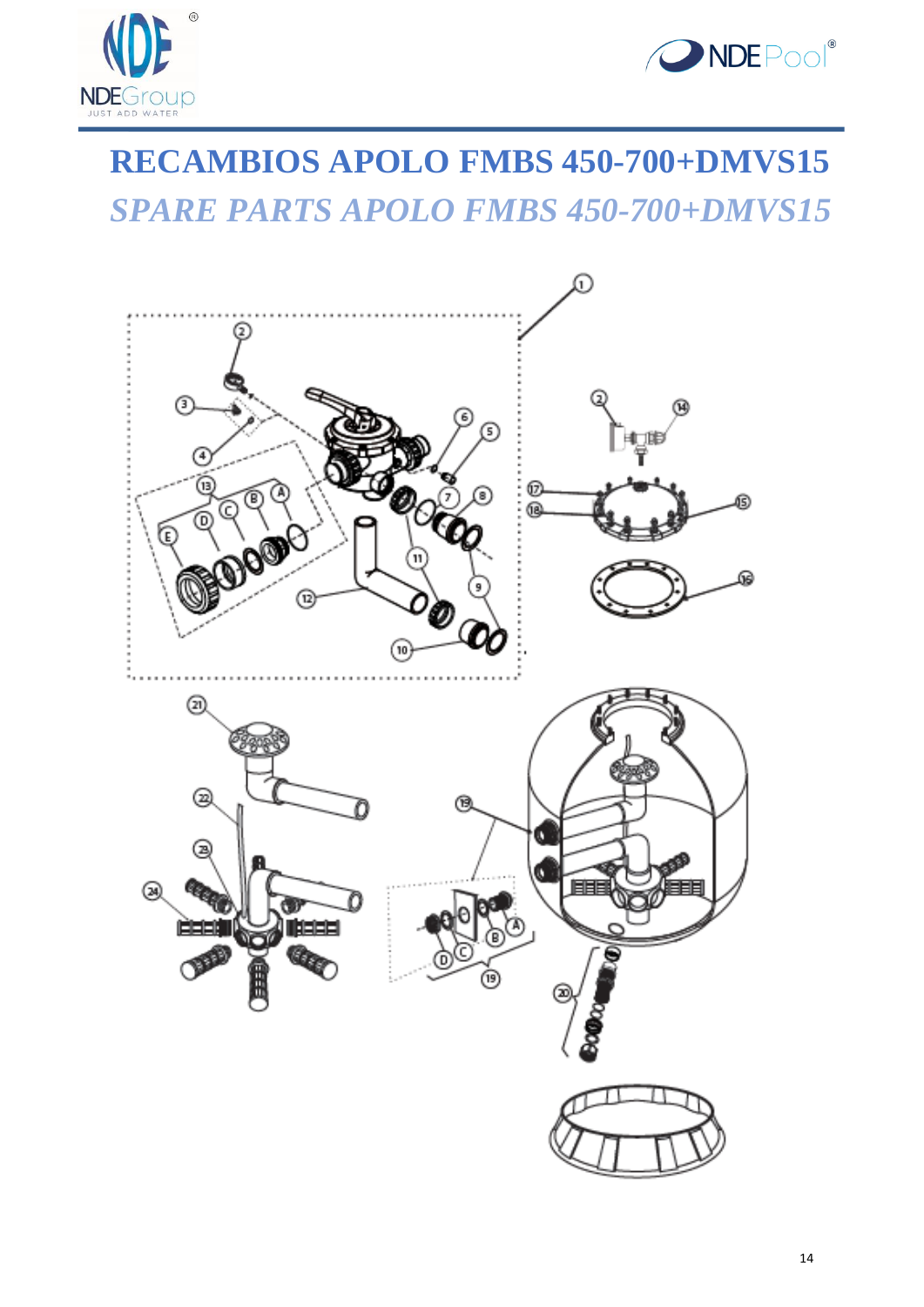

| N <sup>2</sup> | <b>CÓDIGO</b> | <b>DESCRIPCIÓN</b>                                                                                  | <b>CANTIDAD</b> | <b>OBSERVACIONES</b>                                        |
|----------------|---------------|-----------------------------------------------------------------------------------------------------|-----------------|-------------------------------------------------------------|
|                | <b>CODE</b>   | <b>DESCRIPTION</b><br>Conjunto Válvula Multipuerto lateral                                          | <b>QUANTITY</b> | <b>REMARKS</b><br>Especificar Blanco-Negro&Imperail-Métrico |
| $\mathbf{1}$   | DMVS15        | Side Mount Multiport Valve Set (1.5")                                                               | $\mathbf{1}$    | Specify White-Black&Imperial-Metric                         |
| 2              | SPM30002      | Manómetro<br>Oil Pressure Gauge 0-50psi (SS304)                                                     | $\mathbf{1}$    |                                                             |
| 3              | SPM10004      | Purga<br><b>Drain Plug</b>                                                                          | $\overline{2}$  | Especificar Blanco-Negro<br>Specify White-Black             |
| 4              | SPM20015      | Junta tórica Purga & Manómetro<br>O-ring for Drain Plug & Pressure Gauge                            | $\overline{2}$  |                                                             |
| 5              | SPM10041      | Mirilla<br><b>Sight Glass</b>                                                                       | $\mathbf{1}$    |                                                             |
| 6              | SPM20010      | Junta Tórica Mirilla (Negra)<br>Small Sight Glass O-Ring (black)                                    | $\mathbf{1}$    |                                                             |
| $\overline{7}$ | SPM20006      | Junta Tórica Conexionado<br>O-ring for Bulkhead                                                     | $\mathbf{1}$    | Especificar Blanco-Negro<br>Specify White-Black             |
| 8              | SPM10031      | Conexiones<br><b>Bulkhead Fittings</b>                                                              | $\mathbf{1}$    | Especificar Blanco-Negro<br>Specify White-Black             |
| 9              | SPM20007      | Junta Conexión<br><b>Gasket for Connector</b>                                                       | $\overline{2}$  |                                                             |
| 10             | SPM10017      | Conector Unión<br><b>Union Connector</b>                                                            | $\mathbf 1$     | Especificar Blanco-Negro<br>Specify White-Black             |
| 11             | SPM10015      | Tuerca<br><b>Nut</b>                                                                                | $\overline{2}$  | Especificar Blanco-Negro<br>Specify White-Black             |
| 12             | SPM10029      | Tubo L<br>L Tube                                                                                    | $\mathbf{1}$    | Especificar Blanco-Negro<br>Specify White-Black             |
|                | SPM70282      | Conjunto Unión Métrico (Blanco) 1.5"<br>Union Set Metric (White) 1.5"                               | 3               |                                                             |
|                | SPM70283      | Conjunto Unión Imperial (Blanco) 1.5"<br>Union Set Imperial (White) 1.5"                            | 3               |                                                             |
| 13             | SPM70286      | Conjunto Unión Métrico (Negro) 1.5"<br>Union Set Metric (Black) 1.5"                                | 3               | Opción Componentes Disponible                               |
|                | SPM70287      | Conjunto Unión Imperial (Negro) 1.5"<br>Union Set Imperial (Negro/Black) 1.5"                       | 3               | Components option available                                 |
|                | SPM90511      | Conjunto Ángulo Ajustable Métrico (Blanco) 1.5"<br>Angle Adjustable Union Set Metric (White) 1.5"   | 3               |                                                             |
|                | SPM90512      | Conjunto Ángulo Ajustable Imperial (Blanco) 1.5"<br>Angle Adjustable Union Set Imperial (White)1.5" | 3               |                                                             |
| 14             | SPM10123      | Válvula Purga Aire (Negro)<br>Smart Air Release Vlave (Black)                                       | $\mathbf{1}$    |                                                             |
| 15             | SPM10118      | Tapa Superior Transparente Filtro<br>Top Filter Lid Transparent                                     | $\mathbf{1}$    |                                                             |
| 16             | SPM20019      | Junta para Cuello Filtro<br><b>Gasket for Filter Neck</b>                                           | $\mathbf{1}$    |                                                             |
| 17             | SPM30170      | Tuerca Redonda<br>Cap Nut                                                                           | 12              |                                                             |
| 18             | SPM30172      | Arandela Tuerca Redonda<br>Washer for Cap Nut                                                       | 12              |                                                             |
|                | SPM10232      | Conexión 1,5" / Bulkheat Connector 1,5"                                                             | $\overline{2}$  |                                                             |
| 19             | SPM20025      | Junta tórica 1,5" / O-ring 1,5"                                                                     | $\overline{2}$  | SPM19000 conjunto conexión (Negro)                          |
|                | SPM10071      | Junta 1,5" / Gasket 1,5"                                                                            | $\overline{2}$  | SPM19000 Connextor set (Black)                              |
|                | SPM10231      | Tuerca Conexión 1,5"/ Union nut 1,5"                                                                | $\overline{2}$  |                                                             |
| 20             | SPM70308      | Conjunto Vaciado<br><b>Underdrain Set</b>                                                           | $\mathbf{1}$    |                                                             |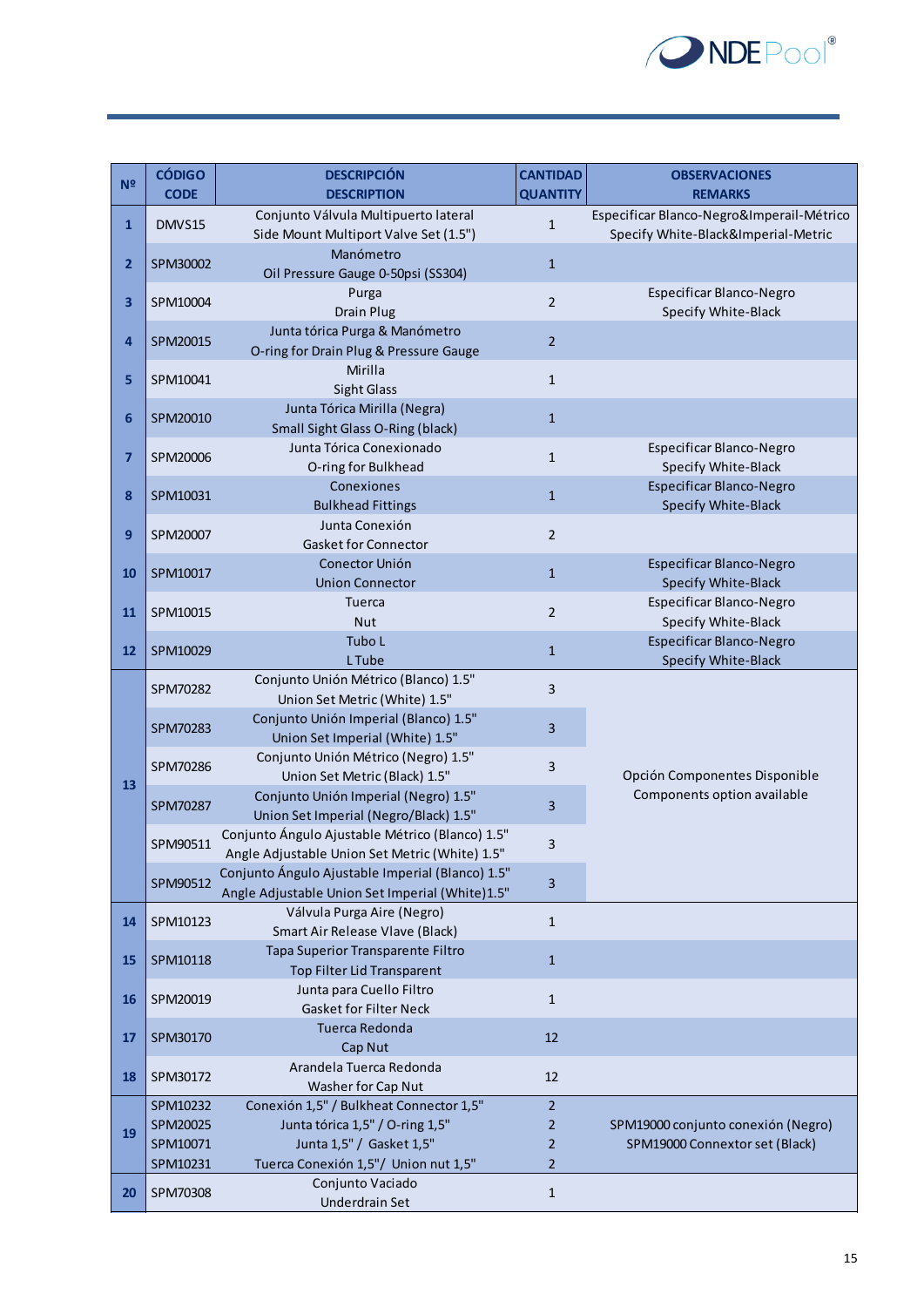

| N <sup>2</sup> | <b>CÓDIGO</b><br><b>CODE</b> | <b>DESCRIPCIÓN</b><br><b>DESCRIPTION</b>                               | <b>CANTIDAD</b><br><b>QUANTITY</b> | <b>OBSERVACIONES</b><br><b>REMARKS</b>                    |
|----------------|------------------------------|------------------------------------------------------------------------|------------------------------------|-----------------------------------------------------------|
|                | SPM10059                     | Difusor (1)<br>Diffuser (1)                                            | 1                                  |                                                           |
| 21             | SPM10060                     | Difusor (2)<br>Diffuser (2)                                            | $\mathbf{1}$                       |                                                           |
| 22             | SPM10172                     | <b>Tubo Escape Aire</b><br>Air Relief Tube                             | $\mathbf{1}$                       | Especificar Modelo Filtro<br><b>Specifiy Filter Model</b> |
| 23             | SPM10079                     | Conjunto Brazo Colector (1)<br>Lateral Hub Set (1)                     | $\mathbf{1}$                       |                                                           |
|                | SPM10080                     | Conjunto Brazo Colector (2)<br>Lateral Hub Set (2)                     | $\mathbf{1}$                       |                                                           |
|                | SPM10094                     | Brazo Colector (4" Modelo: 450mm)<br>Lateral (4" Model: 450mm)         | 8                                  |                                                           |
| 24             | SPM10095                     | Brazo Colector (5" Modelo: 550-700mm)<br>Lateral (5" Model: 550-700mm) | 8                                  |                                                           |

|                | <b>CÓDIGO</b> | <b>DESCRIPCIÓN</b>                                                | <b>CANTIDAD</b> | <b>IMAGEN</b> |
|----------------|---------------|-------------------------------------------------------------------|-----------------|---------------|
| N <sup>2</sup> | <b>CODE</b>   | <b>DESCRIPTION</b>                                                | <b>QUANTITY</b> | <b>IMAGE</b>  |
|                | 13-A SPM20006 | Junta tórica / Bulkheat O-ring                                    | $\mathbf{1}$    |               |
| $13 - B$       | SPM10016      | Conexión / Bulkheat Fitting                                       | 1               |               |
| $13-C$         | SPM20007      | Junta / Gasket                                                    | 1               |               |
| $13-D$         |               | SPM10017 Manguito Unión / Union Adapter (Métrico/Metric)          | 1               |               |
|                | SPM10018      | Manguito Unión / Union Adapter (Imperial)                         | 1               |               |
|                | 13-E SPM10015 | Tuerca / Nut                                                      | 1               |               |
|                |               | <b>CONJUNTO UNION STANDARD / STANDARD UNION SET (Negro/Black)</b> |                 |               |
| $13-A$         | SPM20006      | Junta tórica / Bulkheat O-ring                                    | 1               |               |
| $13 - B$       | SPM10019      | Conexión / Bulkheat Fitting                                       | 1               |               |
| $13-C$         | SPM20007      | Junta / Gasket                                                    | 1               |               |
| $13-D$         |               | SPM10027 Manguito Unión / Union Adapter (Métrico/Metric)          | 1               |               |
|                | SPM10026      | Manguito Unión / Union Adapter (Imperial)                         | 1               |               |
|                | 13-E SPM10025 | Tuerca / Nut                                                      | 1               |               |
|                |               | CONJUNTO UNION AJUSTABLE / UNION SET ADJUSTABLE (Blanco/White)    |                 |               |
| $13 - A$       | SPM20006      | Junta tórica / Bulkheat O-ring                                    | 1               |               |
| $13 - B$       | SPM20073      | Conexión / Bulkheat Fitting                                       | 1               |               |
| $13-C$         | SPM20007      | Junta / Gasket                                                    | 1               |               |
| $13-D$         |               | SPM20075 Manguito Unión / Union Adapter (Métrico/Metric)          | 1               |               |
|                | SPM20076      | Manguito Unión / Union Adapter (Imperial)                         | 1               |               |
|                | 13-E SPM20074 | Tuerca / Nut                                                      | 1               |               |

| N <sub>2</sub> | <b>CÓDIGO</b> | <b>CONJUNTO CONECTOR (Negro)</b> | <b>CANTIDAD</b> |
|----------------|---------------|----------------------------------|-----------------|
|                | <b>CODE</b>   | <b>CONNECTOR SET (Black)</b>     | <b>QUANTITY</b> |
|                | 19-A SPM10232 | Conexión / Bulkheat Connector    |                 |
|                | 19-B SPM20025 | Junta / Gasket 1                 |                 |
|                | 19-C SPM10071 | Junta / Gasket 2                 |                 |
|                | 19-D SPM10231 | Tuerca Conexión / Connector      |                 |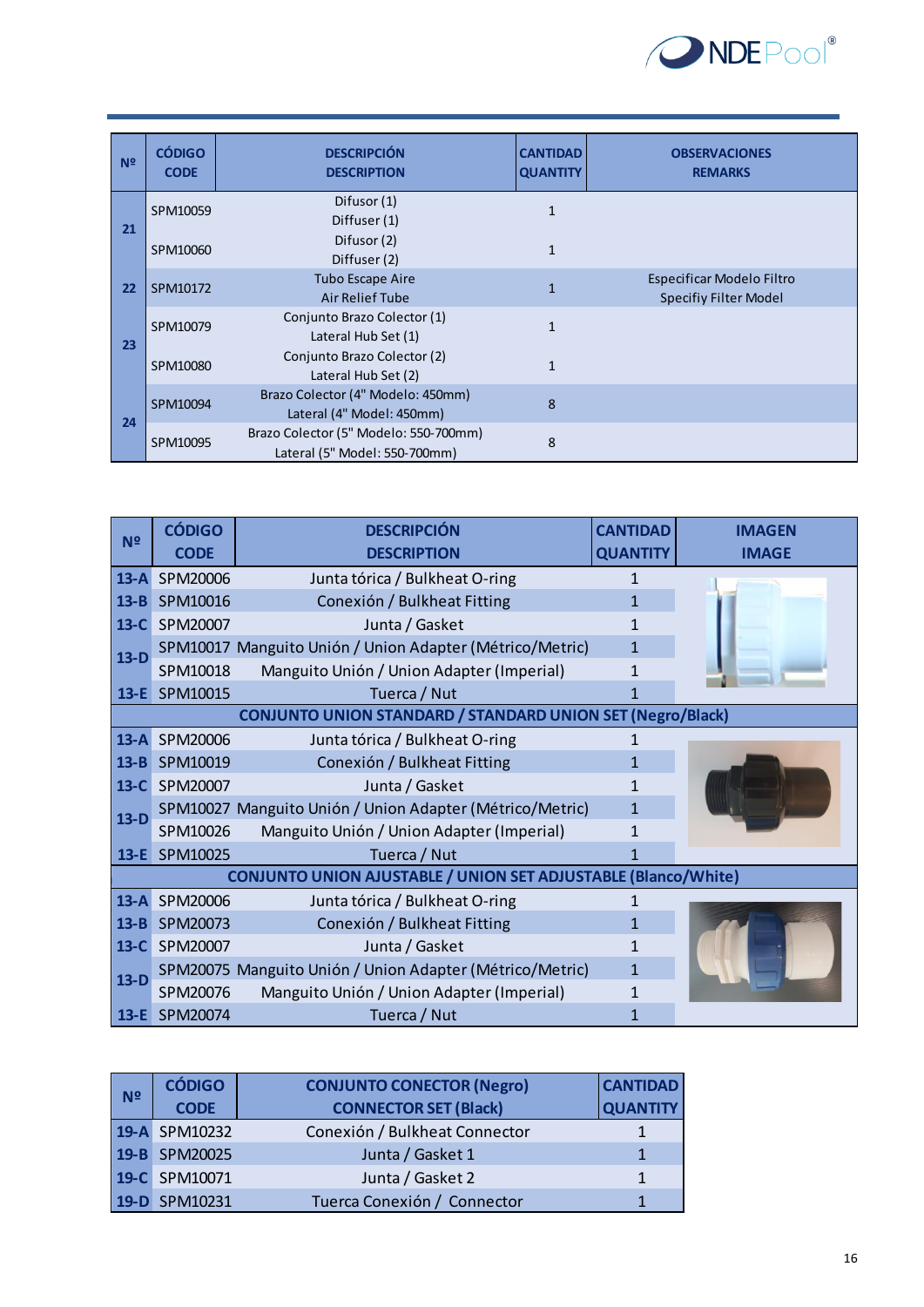

# **RECAMBIOS VÁLVULA MP 1.5" – DMVS15** *SPARE PARTS MP VALVE 1.5" – DMVS15*



| N <sub>2</sub> | <b>CÓDIGO</b> | <b>DESCRIPCIÓN</b>         | <b>CANTIDAD</b> | <b>OBSERVACIONES</b>     |
|----------------|---------------|----------------------------|-----------------|--------------------------|
|                | <b>CODE</b>   | <b>DESCRIPTION</b>         | <b>QUANTITY</b> | <b>REMARKS</b>           |
| $\mathbf{1}$   | SPM10001      | Maneta                     | $\mathbf{1}$    |                          |
|                |               | <b>Black Handle</b>        |                 |                          |
| $\overline{2}$ | SPM30121      | Gatillo                    | $\mathbf{1}$    |                          |
|                |               | Lock Pin                   |                 |                          |
| 3              | SPM10002      | Arandela Maneta            | $\mathbf{1}$    |                          |
|                |               | <b>Washer for Handle</b>   |                 |                          |
| $\overline{a}$ | SPM30167      | <b>Tornillo Tapa</b>       | $6\phantom{1}6$ |                          |
|                |               | <b>Bolt for Face Plate</b> |                 |                          |
| 5              | SPM10006A     | Tapa NDE POOL              | $\mathbf{1}$    | Especificar Blanco-Negro |
|                |               | <b>NDE POOL Face Plate</b> |                 | Specify White/ Black     |
| 6              | SPM20002A     | Junta Tórica Rotor         | $\overline{2}$  |                          |
|                |               | O-Ring for Rotor           |                 |                          |
| $\overline{7}$ | SPM30120      | Muelle                     | $\mathbf{1}$    |                          |
|                |               | Spring                     |                 |                          |
| 8              | SPM10003A     | Arandela Muelle            | $\mathbf{1}$    |                          |
|                |               | <b>Washer for Spring</b>   |                 |                          |
| 9              | SPM20008      | Junta Tórica Tapa          | $\mathbf{1}$    |                          |
|                |               | O-Ring for Face Plate      |                 |                          |
| 10             | SPM10008A     | Rotor                      | $\mathbf{1}$    |                          |
|                |               | Rotor                      |                 |                          |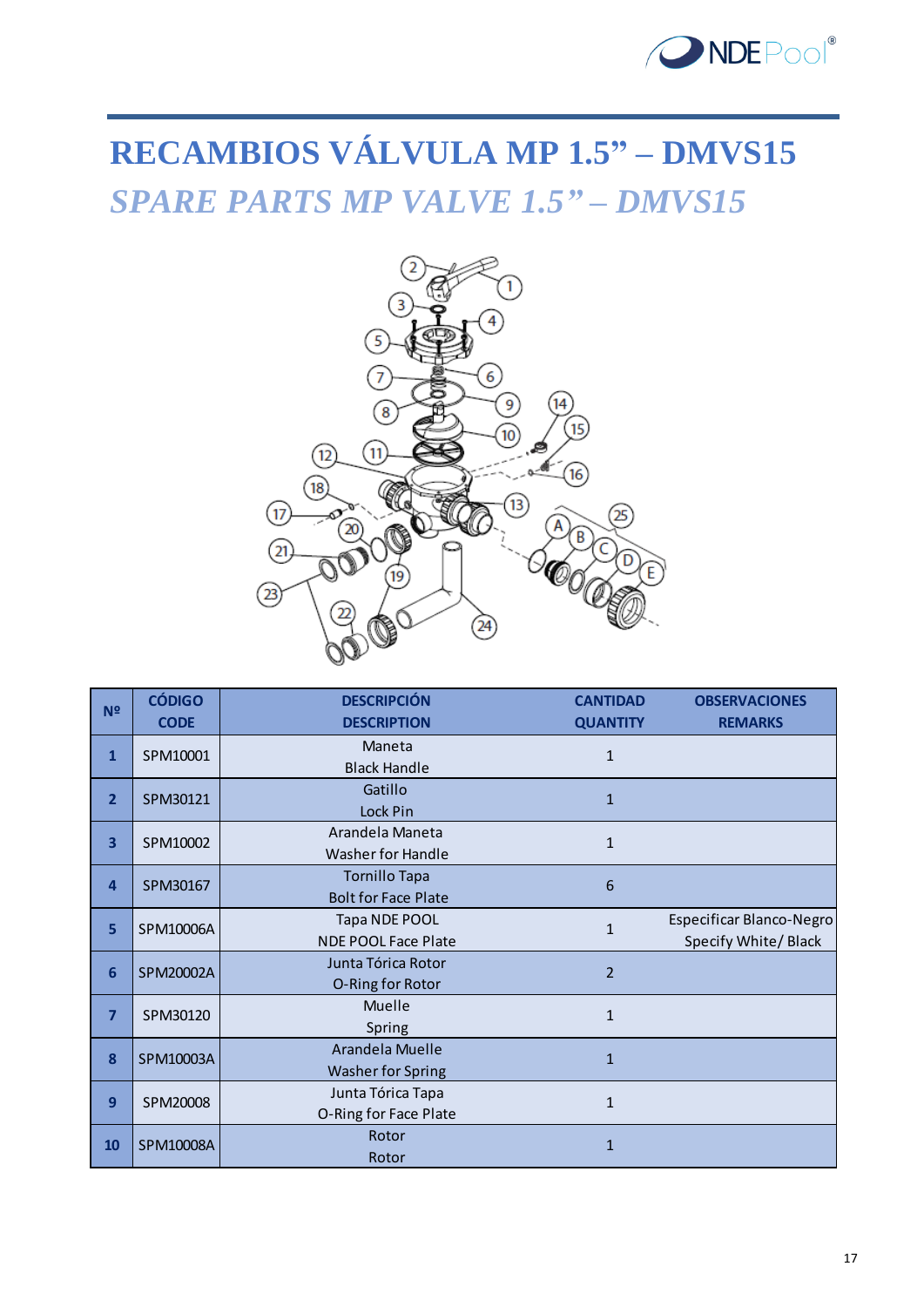

| <b>CODE</b><br><b>DESCRIPTION</b><br><b>QUANTITY</b><br><b>REMARKS</b><br>Junta<br>SPM20004<br>$\mathbf 1$<br>11<br>Mode Gasket<br>Cuerpo Válvula Lateral<br>Especificar Blanco-Negro<br>$\mathbf{1}$<br>12<br>SPM10009<br>Specify White/ Black<br>Side Mount Valve Body<br><b>Tuerca Tapa</b><br>13<br>SPM30162<br>6<br>Nut for Face Plate<br>Manómetro<br>SPM30002<br>14<br>$\mathbf{1}$<br>Oil pressure gauge 0-50psi (SS304)<br>Purga<br>15<br>$\mathbf{1}$<br>SPM10004<br><b>Drain Plug</b><br>Junta tórica Purga & Manómetro<br>$\overline{2}$<br>16<br>SPM20015<br>O-ring for Drain Plug & Pressure Gauge<br>Mirilla<br>SPM10041<br>$\mathbf{1}$<br>17<br><b>Sight Glass</b><br>Junta Tórica Mirilla<br>18<br>$\mathbf{1}$<br>SPM20010<br>O-Ring Sight Glass<br>Especificar Blanco-Negro<br><b>Tuerca</b><br>19<br>$\overline{2}$<br>SPM10015<br>Specify White/Black<br><b>Nut</b><br>Junta Tórica Conexionado<br>SPM20006<br>$\mathbf{1}$<br>20<br>O-ring for Bulkhead<br>Conexiones<br>21<br>SPM10031<br>$\mathbf{1}$<br>Specify White/ Black<br><b>Bulkhead Fittings</b><br>Conector Unión<br>22<br>SPM10017<br>$\mathbf{1}$<br>Specify White/ Black<br><b>Union Connector</b><br>Junta Conexión<br>SPM20007<br>$\overline{2}$<br>23<br><b>Gasket for Connector</b><br>Especificar Blanco-Negro<br>Tubo L<br>$\mathbf{1}$<br>24<br>SPM10029<br>L Tube<br>Specify White/ Black<br>Conjunto Unión Métrico (Blanco) 1.5"<br>3<br>SPM70282<br>Union Set Metric (White) 1.5"<br>Conjunto Unión Imperial (Blanco) 1.5"<br>SPM70283<br>3<br>Union Set Imperial (White) 1.5"<br>Conjunto Unión Métrico (Negro) 1.5"<br>$\mathbf{3}$<br>SPM70286<br>Union Set Metric (Black) 1.5"<br>25<br>Conjunto Unión Imperial(Negro) 1.5"<br>$\overline{\mathbf{3}}$<br>SPM70287<br>Union Set Imperial (Black) 1.5"<br>Conjunto Ángulo Ajustable Métrico (Blanco) 1.5"<br>SPM90511<br>$\mathbf{3}$<br>Angle Adjustable Union Set Metric (White) 1.5"<br>Conjunto Ángulo Ajustable Imperial (Blanco) 1.5"<br>SPM90512<br>3 |                | <b>CÓDIGO</b> | <b>DESCRIPCIÓN</b>                               | <b>CANTIDAD</b> | <b>OBSERVACIONES</b>     |
|-----------------------------------------------------------------------------------------------------------------------------------------------------------------------------------------------------------------------------------------------------------------------------------------------------------------------------------------------------------------------------------------------------------------------------------------------------------------------------------------------------------------------------------------------------------------------------------------------------------------------------------------------------------------------------------------------------------------------------------------------------------------------------------------------------------------------------------------------------------------------------------------------------------------------------------------------------------------------------------------------------------------------------------------------------------------------------------------------------------------------------------------------------------------------------------------------------------------------------------------------------------------------------------------------------------------------------------------------------------------------------------------------------------------------------------------------------------------------------------------------------------------------------------------------------------------------------------------------------------------------------------------------------------------------------------------------------------------------------------------------------------------------------------------------------------------------------------------------------------------------------------------------------------------------------------------------------------------------------------------------------------------|----------------|---------------|--------------------------------------------------|-----------------|--------------------------|
|                                                                                                                                                                                                                                                                                                                                                                                                                                                                                                                                                                                                                                                                                                                                                                                                                                                                                                                                                                                                                                                                                                                                                                                                                                                                                                                                                                                                                                                                                                                                                                                                                                                                                                                                                                                                                                                                                                                                                                                                                 | N <sub>2</sub> |               |                                                  |                 |                          |
|                                                                                                                                                                                                                                                                                                                                                                                                                                                                                                                                                                                                                                                                                                                                                                                                                                                                                                                                                                                                                                                                                                                                                                                                                                                                                                                                                                                                                                                                                                                                                                                                                                                                                                                                                                                                                                                                                                                                                                                                                 |                |               |                                                  |                 |                          |
|                                                                                                                                                                                                                                                                                                                                                                                                                                                                                                                                                                                                                                                                                                                                                                                                                                                                                                                                                                                                                                                                                                                                                                                                                                                                                                                                                                                                                                                                                                                                                                                                                                                                                                                                                                                                                                                                                                                                                                                                                 |                |               |                                                  |                 |                          |
|                                                                                                                                                                                                                                                                                                                                                                                                                                                                                                                                                                                                                                                                                                                                                                                                                                                                                                                                                                                                                                                                                                                                                                                                                                                                                                                                                                                                                                                                                                                                                                                                                                                                                                                                                                                                                                                                                                                                                                                                                 |                |               |                                                  |                 |                          |
|                                                                                                                                                                                                                                                                                                                                                                                                                                                                                                                                                                                                                                                                                                                                                                                                                                                                                                                                                                                                                                                                                                                                                                                                                                                                                                                                                                                                                                                                                                                                                                                                                                                                                                                                                                                                                                                                                                                                                                                                                 |                |               |                                                  |                 |                          |
|                                                                                                                                                                                                                                                                                                                                                                                                                                                                                                                                                                                                                                                                                                                                                                                                                                                                                                                                                                                                                                                                                                                                                                                                                                                                                                                                                                                                                                                                                                                                                                                                                                                                                                                                                                                                                                                                                                                                                                                                                 |                |               |                                                  |                 |                          |
|                                                                                                                                                                                                                                                                                                                                                                                                                                                                                                                                                                                                                                                                                                                                                                                                                                                                                                                                                                                                                                                                                                                                                                                                                                                                                                                                                                                                                                                                                                                                                                                                                                                                                                                                                                                                                                                                                                                                                                                                                 |                |               |                                                  |                 |                          |
|                                                                                                                                                                                                                                                                                                                                                                                                                                                                                                                                                                                                                                                                                                                                                                                                                                                                                                                                                                                                                                                                                                                                                                                                                                                                                                                                                                                                                                                                                                                                                                                                                                                                                                                                                                                                                                                                                                                                                                                                                 |                |               |                                                  |                 |                          |
|                                                                                                                                                                                                                                                                                                                                                                                                                                                                                                                                                                                                                                                                                                                                                                                                                                                                                                                                                                                                                                                                                                                                                                                                                                                                                                                                                                                                                                                                                                                                                                                                                                                                                                                                                                                                                                                                                                                                                                                                                 |                |               |                                                  |                 |                          |
|                                                                                                                                                                                                                                                                                                                                                                                                                                                                                                                                                                                                                                                                                                                                                                                                                                                                                                                                                                                                                                                                                                                                                                                                                                                                                                                                                                                                                                                                                                                                                                                                                                                                                                                                                                                                                                                                                                                                                                                                                 |                |               |                                                  |                 |                          |
|                                                                                                                                                                                                                                                                                                                                                                                                                                                                                                                                                                                                                                                                                                                                                                                                                                                                                                                                                                                                                                                                                                                                                                                                                                                                                                                                                                                                                                                                                                                                                                                                                                                                                                                                                                                                                                                                                                                                                                                                                 |                |               |                                                  |                 |                          |
|                                                                                                                                                                                                                                                                                                                                                                                                                                                                                                                                                                                                                                                                                                                                                                                                                                                                                                                                                                                                                                                                                                                                                                                                                                                                                                                                                                                                                                                                                                                                                                                                                                                                                                                                                                                                                                                                                                                                                                                                                 |                |               |                                                  |                 |                          |
|                                                                                                                                                                                                                                                                                                                                                                                                                                                                                                                                                                                                                                                                                                                                                                                                                                                                                                                                                                                                                                                                                                                                                                                                                                                                                                                                                                                                                                                                                                                                                                                                                                                                                                                                                                                                                                                                                                                                                                                                                 |                |               |                                                  |                 |                          |
|                                                                                                                                                                                                                                                                                                                                                                                                                                                                                                                                                                                                                                                                                                                                                                                                                                                                                                                                                                                                                                                                                                                                                                                                                                                                                                                                                                                                                                                                                                                                                                                                                                                                                                                                                                                                                                                                                                                                                                                                                 |                |               |                                                  |                 |                          |
|                                                                                                                                                                                                                                                                                                                                                                                                                                                                                                                                                                                                                                                                                                                                                                                                                                                                                                                                                                                                                                                                                                                                                                                                                                                                                                                                                                                                                                                                                                                                                                                                                                                                                                                                                                                                                                                                                                                                                                                                                 |                |               |                                                  |                 |                          |
|                                                                                                                                                                                                                                                                                                                                                                                                                                                                                                                                                                                                                                                                                                                                                                                                                                                                                                                                                                                                                                                                                                                                                                                                                                                                                                                                                                                                                                                                                                                                                                                                                                                                                                                                                                                                                                                                                                                                                                                                                 |                |               |                                                  |                 |                          |
|                                                                                                                                                                                                                                                                                                                                                                                                                                                                                                                                                                                                                                                                                                                                                                                                                                                                                                                                                                                                                                                                                                                                                                                                                                                                                                                                                                                                                                                                                                                                                                                                                                                                                                                                                                                                                                                                                                                                                                                                                 |                |               |                                                  |                 |                          |
|                                                                                                                                                                                                                                                                                                                                                                                                                                                                                                                                                                                                                                                                                                                                                                                                                                                                                                                                                                                                                                                                                                                                                                                                                                                                                                                                                                                                                                                                                                                                                                                                                                                                                                                                                                                                                                                                                                                                                                                                                 |                |               |                                                  |                 |                          |
|                                                                                                                                                                                                                                                                                                                                                                                                                                                                                                                                                                                                                                                                                                                                                                                                                                                                                                                                                                                                                                                                                                                                                                                                                                                                                                                                                                                                                                                                                                                                                                                                                                                                                                                                                                                                                                                                                                                                                                                                                 |                |               |                                                  |                 |                          |
|                                                                                                                                                                                                                                                                                                                                                                                                                                                                                                                                                                                                                                                                                                                                                                                                                                                                                                                                                                                                                                                                                                                                                                                                                                                                                                                                                                                                                                                                                                                                                                                                                                                                                                                                                                                                                                                                                                                                                                                                                 |                |               |                                                  |                 | Especificar Blanco-Negro |
|                                                                                                                                                                                                                                                                                                                                                                                                                                                                                                                                                                                                                                                                                                                                                                                                                                                                                                                                                                                                                                                                                                                                                                                                                                                                                                                                                                                                                                                                                                                                                                                                                                                                                                                                                                                                                                                                                                                                                                                                                 |                |               |                                                  |                 |                          |
|                                                                                                                                                                                                                                                                                                                                                                                                                                                                                                                                                                                                                                                                                                                                                                                                                                                                                                                                                                                                                                                                                                                                                                                                                                                                                                                                                                                                                                                                                                                                                                                                                                                                                                                                                                                                                                                                                                                                                                                                                 |                |               |                                                  |                 | Especificar Blanco-Negro |
|                                                                                                                                                                                                                                                                                                                                                                                                                                                                                                                                                                                                                                                                                                                                                                                                                                                                                                                                                                                                                                                                                                                                                                                                                                                                                                                                                                                                                                                                                                                                                                                                                                                                                                                                                                                                                                                                                                                                                                                                                 |                |               |                                                  |                 |                          |
|                                                                                                                                                                                                                                                                                                                                                                                                                                                                                                                                                                                                                                                                                                                                                                                                                                                                                                                                                                                                                                                                                                                                                                                                                                                                                                                                                                                                                                                                                                                                                                                                                                                                                                                                                                                                                                                                                                                                                                                                                 |                |               |                                                  |                 |                          |
|                                                                                                                                                                                                                                                                                                                                                                                                                                                                                                                                                                                                                                                                                                                                                                                                                                                                                                                                                                                                                                                                                                                                                                                                                                                                                                                                                                                                                                                                                                                                                                                                                                                                                                                                                                                                                                                                                                                                                                                                                 |                |               |                                                  |                 |                          |
|                                                                                                                                                                                                                                                                                                                                                                                                                                                                                                                                                                                                                                                                                                                                                                                                                                                                                                                                                                                                                                                                                                                                                                                                                                                                                                                                                                                                                                                                                                                                                                                                                                                                                                                                                                                                                                                                                                                                                                                                                 |                |               |                                                  |                 |                          |
|                                                                                                                                                                                                                                                                                                                                                                                                                                                                                                                                                                                                                                                                                                                                                                                                                                                                                                                                                                                                                                                                                                                                                                                                                                                                                                                                                                                                                                                                                                                                                                                                                                                                                                                                                                                                                                                                                                                                                                                                                 |                |               |                                                  |                 |                          |
|                                                                                                                                                                                                                                                                                                                                                                                                                                                                                                                                                                                                                                                                                                                                                                                                                                                                                                                                                                                                                                                                                                                                                                                                                                                                                                                                                                                                                                                                                                                                                                                                                                                                                                                                                                                                                                                                                                                                                                                                                 |                |               |                                                  |                 |                          |
|                                                                                                                                                                                                                                                                                                                                                                                                                                                                                                                                                                                                                                                                                                                                                                                                                                                                                                                                                                                                                                                                                                                                                                                                                                                                                                                                                                                                                                                                                                                                                                                                                                                                                                                                                                                                                                                                                                                                                                                                                 |                |               |                                                  |                 |                          |
|                                                                                                                                                                                                                                                                                                                                                                                                                                                                                                                                                                                                                                                                                                                                                                                                                                                                                                                                                                                                                                                                                                                                                                                                                                                                                                                                                                                                                                                                                                                                                                                                                                                                                                                                                                                                                                                                                                                                                                                                                 |                |               |                                                  |                 |                          |
|                                                                                                                                                                                                                                                                                                                                                                                                                                                                                                                                                                                                                                                                                                                                                                                                                                                                                                                                                                                                                                                                                                                                                                                                                                                                                                                                                                                                                                                                                                                                                                                                                                                                                                                                                                                                                                                                                                                                                                                                                 |                |               |                                                  |                 |                          |
|                                                                                                                                                                                                                                                                                                                                                                                                                                                                                                                                                                                                                                                                                                                                                                                                                                                                                                                                                                                                                                                                                                                                                                                                                                                                                                                                                                                                                                                                                                                                                                                                                                                                                                                                                                                                                                                                                                                                                                                                                 |                |               |                                                  |                 | ión Componentes Disponi  |
|                                                                                                                                                                                                                                                                                                                                                                                                                                                                                                                                                                                                                                                                                                                                                                                                                                                                                                                                                                                                                                                                                                                                                                                                                                                                                                                                                                                                                                                                                                                                                                                                                                                                                                                                                                                                                                                                                                                                                                                                                 |                |               |                                                  |                 | omponents option availab |
|                                                                                                                                                                                                                                                                                                                                                                                                                                                                                                                                                                                                                                                                                                                                                                                                                                                                                                                                                                                                                                                                                                                                                                                                                                                                                                                                                                                                                                                                                                                                                                                                                                                                                                                                                                                                                                                                                                                                                                                                                 |                |               |                                                  |                 |                          |
|                                                                                                                                                                                                                                                                                                                                                                                                                                                                                                                                                                                                                                                                                                                                                                                                                                                                                                                                                                                                                                                                                                                                                                                                                                                                                                                                                                                                                                                                                                                                                                                                                                                                                                                                                                                                                                                                                                                                                                                                                 |                |               |                                                  |                 |                          |
|                                                                                                                                                                                                                                                                                                                                                                                                                                                                                                                                                                                                                                                                                                                                                                                                                                                                                                                                                                                                                                                                                                                                                                                                                                                                                                                                                                                                                                                                                                                                                                                                                                                                                                                                                                                                                                                                                                                                                                                                                 |                |               |                                                  |                 |                          |
|                                                                                                                                                                                                                                                                                                                                                                                                                                                                                                                                                                                                                                                                                                                                                                                                                                                                                                                                                                                                                                                                                                                                                                                                                                                                                                                                                                                                                                                                                                                                                                                                                                                                                                                                                                                                                                                                                                                                                                                                                 |                |               | Angle Adjustable Union Set Imperial (White) 1.5" |                 |                          |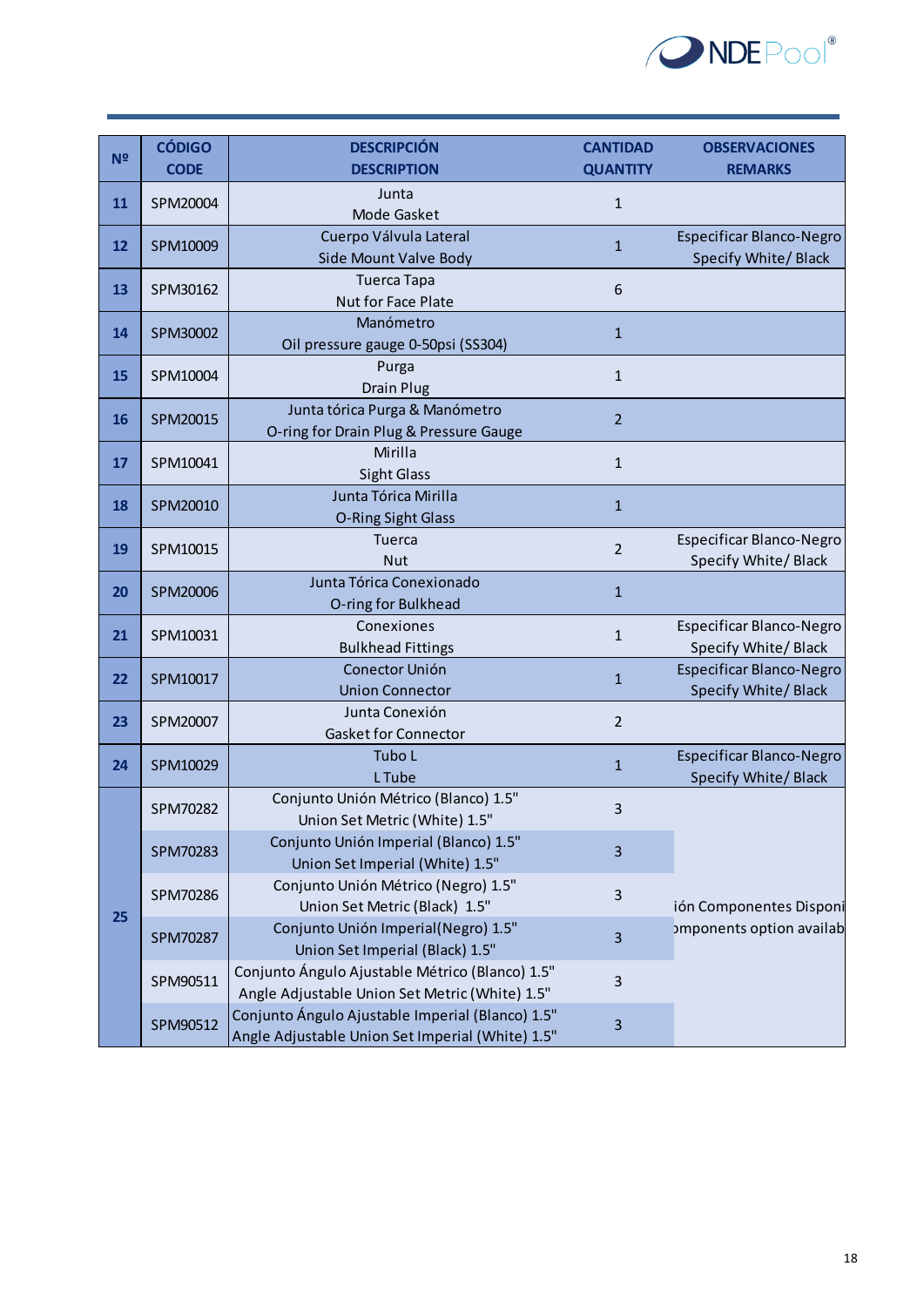

| N <sub>2</sub> | <b>CÓDIGO</b> | <b>CONJUNTO UNION STANDARD (Blanco)</b>                           | <b>CANTIDAD</b> | <b>IMAGEN</b> |
|----------------|---------------|-------------------------------------------------------------------|-----------------|---------------|
|                | <b>CODE</b>   | <b>STANDARD UNION SET (White)</b>                                 | <b>QUANTITY</b> | <b>IMAGE</b>  |
| $25-A$         | SPM20006      | Junta tórica / Bulkheat O-ring                                    | 1               |               |
| $25 - B$       | SPM10016      | Conexión / Bulkheat Fitting                                       | $\mathbf{1}$    |               |
| $25-C$         | SPM20007      | Junta / Gasket                                                    |                 |               |
| $25-D$         | SPM10017      | Manguito Unión / Union Adapter (Métrico/Metric)                   | 1               |               |
|                | SPM10018      | Manguito Unión / Union Adapter (Imperial)                         | 1               |               |
| $25-E$         | SPM10015      | Tuerca / Nut                                                      | 1               |               |
|                |               | <b>CONJUNTO UNION STANDARD / STANDARD UNION SET (Negro/Black)</b> |                 |               |
| $25-A$         | SPM20006      | Junta tórica / Bulkheat O-ring                                    |                 |               |
| $25 - B$       | SPM10019      | Conexión / Bulkheat Fitting                                       | 1               |               |
| $25-C$         | SPM20007      | Junta / Gasket                                                    |                 |               |
| $25-D$         | SPM10027      | Manguito Unión / Union Adapter (Métrico/Metric)                   | 1               |               |
|                | SPM10026      | Manguito Unión / Union Adapter (Imperial)                         | 1               |               |
| $25-E$         | SPM10025      | Tuerca / Nut                                                      |                 |               |
|                |               | CONJUNTO UNION AJUSTABLE / UNION SET ADJUSTABLE (Blanco/White)    |                 |               |
| $25-A$         | SPM20006      | Junta tórica / Bulkheat O-ring                                    |                 |               |
| $25 - B$       | SPM20073      | Conexión / Bulkheat Fitting                                       | 1               |               |
| $25-C$         | SPM20007      | Junta / Gasket                                                    | 1               |               |
| $25-D$         | SPM20075      | Manguito Unión / Union Adapter (Métrico/Metric)                   | 1               |               |
|                | SPM20076      | Manguito Unión / Union Adapter (Imperial)                         |                 |               |
| $25-E$         | SPM20074      | Tuerca / Nut                                                      |                 |               |

#### **CONJUNTO COMPONENTES UNION / UNION SET COMPONENTS 1.5"**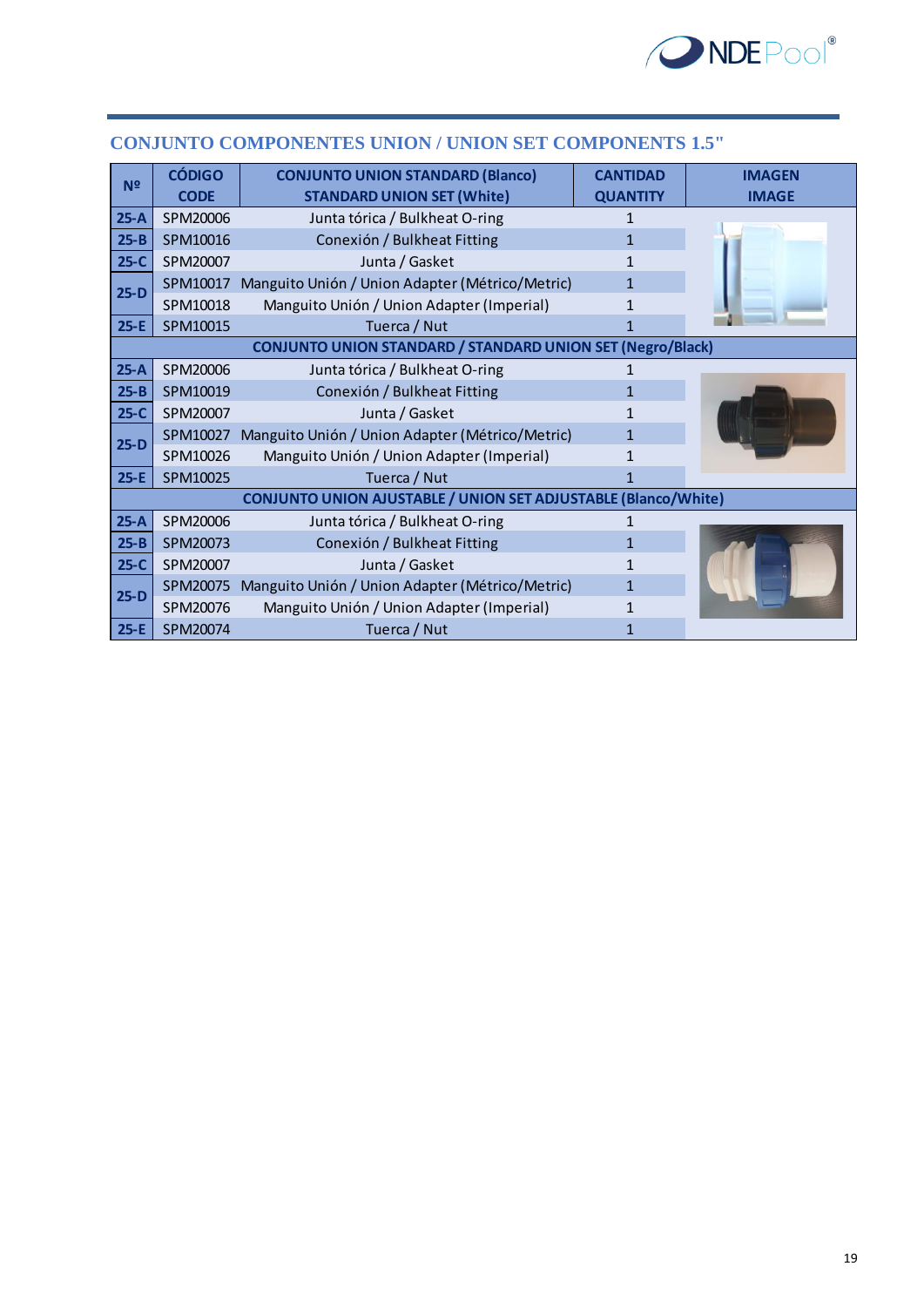



### **RECAMBIOS APOLO FMBS 700-1400+DMVS20** *SPARE PARTS APOLO FMBS 700-1400+DMVS20*

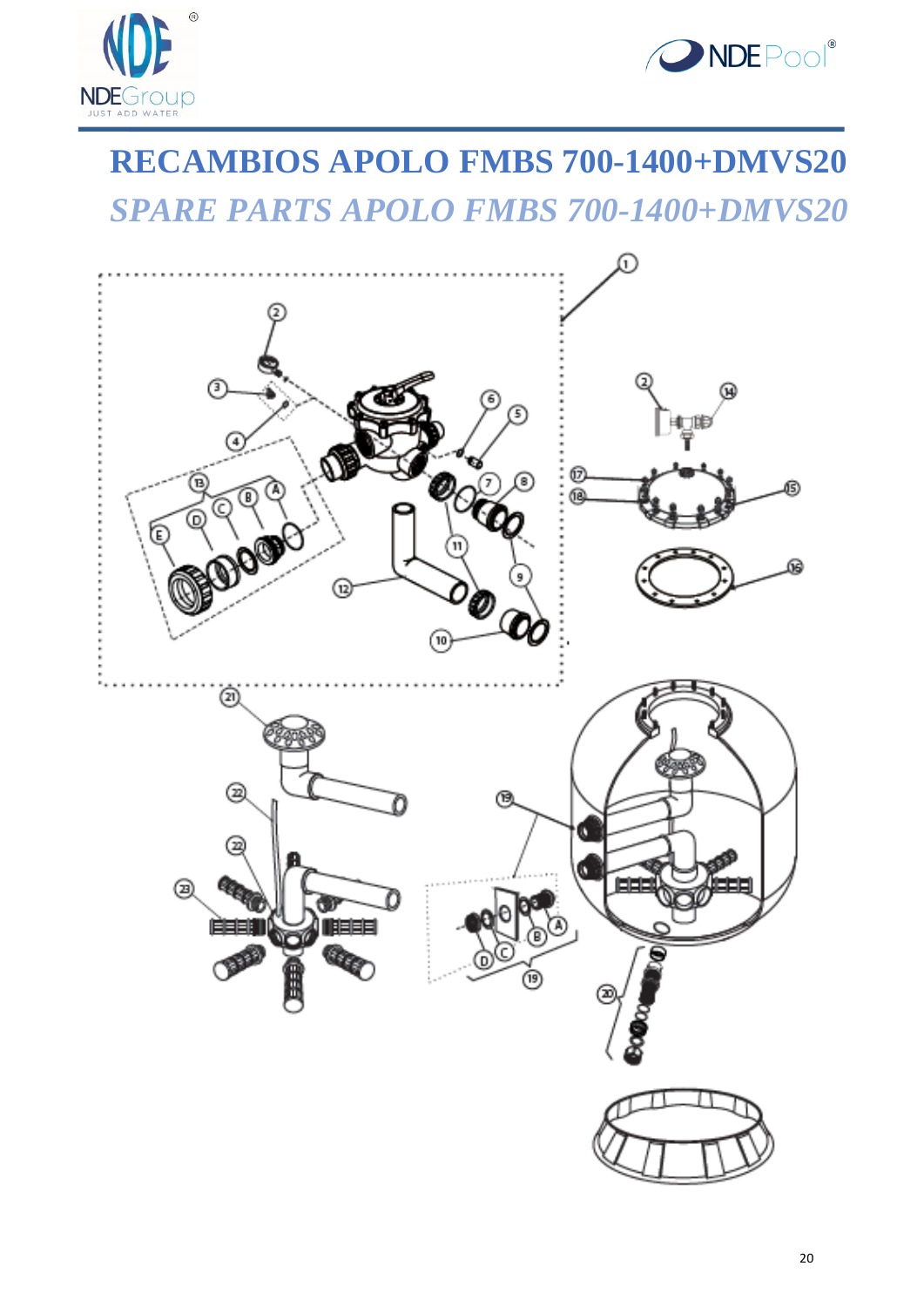

| N <sup>2</sup> | <b>CÓDIGO</b> | <b>DESCRIPCIÓN</b>                                                                              | <b>CANTIDAD</b> | <b>OBSERVACIONES</b>                                                             |
|----------------|---------------|-------------------------------------------------------------------------------------------------|-----------------|----------------------------------------------------------------------------------|
|                | <b>CODE</b>   | <b>DESCRIPTION</b>                                                                              | <b>QUANTITY</b> | <b>REMARKS</b>                                                                   |
| $\mathbf{1}$   | DMVS20        | Conjunto Válvula Multipuerto lateral<br>Side Mount Multiport Valve Set (2.0")                   | $\mathbf{1}$    | Especificar Blanco-Negro&Imperail-Métrico<br>Specify White-Black&Imperial-Metric |
| $\mathbf{2}$   | SPM30002      | Manómetro<br>Oil Pressure Gauge 0-50psi (SS304)                                                 | $\mathbf{1}$    |                                                                                  |
| 3              | SPM10004      | Purga<br><b>Drain Plug</b>                                                                      | $\overline{2}$  | Especificar Blanco-Negro<br>Specify White-Black                                  |
| 4              | SPM20015      | Junta tórica Purga & Manómetro<br>O-ring for Drain Plug & Pressure Gauge                        | $\overline{2}$  |                                                                                  |
| 5              | SPM10041      | Mirilla<br>Sight Glass                                                                          | $\mathbf 1$     |                                                                                  |
| 6              | SPM20010      | Junta Tórica Mirilla (Negra)<br>Small Sight Glass O-Ring (black)                                | $\mathbf{1}$    |                                                                                  |
| 7              | SPM20012      | Junta Tórica Conexionado<br>O-ring for Bulkhead                                                 | $\mathbf{1}$    | Especificar Blanco-Negro<br>Specify White-Black                                  |
| 8              | SPM10054      | Conexiones<br><b>Bulkhead Fittings</b>                                                          | $\mathbf{1}$    | Especificar Blanco-Negro<br>Specify White-Black                                  |
| 9              | SPM20013      | Junta Conexión<br><b>Gasket for Connector</b>                                                   | $\overline{2}$  |                                                                                  |
| 10             | SPM10043      | Conector Unión<br><b>Union Connector</b>                                                        | $\mathbf 1$     | Especificar Blanco-Negro<br>Specify White-Black                                  |
| 11             | SPM10042      | <b>Tuerca</b><br><b>Nut</b>                                                                     | $\overline{2}$  | Especificar Blanco-Negro<br>Specify White-Black                                  |
|                | 12 SPM10052   | Tubo L<br>L Tube                                                                                | $\mathbf{1}$    | Especificar Blanco-Negro<br>Specify White-Black                                  |
|                | SPM70284      | Conjunto Unión Métrico (Blanco)<br>Union Set Metric (White) 2.0"                                | $\overline{3}$  |                                                                                  |
|                | SPM70285      | Conjunto Unión Imperial (Blanco)<br>Union Set Imperial (White) 2.0"                             | 3               |                                                                                  |
| 13             | SPM70288      | Conjunto Unión Métrico (Negro)<br>Union Set Metric (Black) 2.0"                                 | 3               | Opción Componentes Disponible                                                    |
|                | SPM70289      | Conjunto Unión Imperial (Negro) Union Set<br>Imperial (Negro/Black) 2.0"                        | 3               | Components option available                                                      |
|                | SPM90515      | Conjunto Ángulo Ajustable Métrico (Blanco)<br>Angle Adjustable Union Set Metric (White) 2.0"    | 3               |                                                                                  |
|                | SPM90516      | Conjunto Ángulo Ajustable Imperial (Blanco)<br>Angle Adjustable Union Set Imperial (White) 2.0" | 3               |                                                                                  |
|                | 14 SPM10123   | Válvula Purga Aire (Negro)<br>Smart Air Release Vlave (Black)                                   | $\mathbf{1}$    |                                                                                  |
| 15             | SPM10118      | Tapa Superior Transparente Filtro<br>Top Filter Lid Transparent                                 | $\mathbf{1}$    |                                                                                  |
|                | 16 SPM20019   | Junta para Cuello Filtro<br><b>Gasket for Filter Neck</b>                                       | $\mathbf{1}$    |                                                                                  |
| 17             | SPM30170      | Tuerca Redonda<br>Cap Nut                                                                       | 12              |                                                                                  |
|                | 18 SPM30172   | Arandela Tuerca Redonda<br>Washer for Cap Nut                                                   | 12              |                                                                                  |
| 19             |               | Conjunto Conexión (Negro)<br><b>Connector Set (Black)</b>                                       | $\overline{2}$  |                                                                                  |
|                | 20 SPM70308   | Conjunto Vaciado<br>Underdrain Set                                                              | $1\,$           |                                                                                  |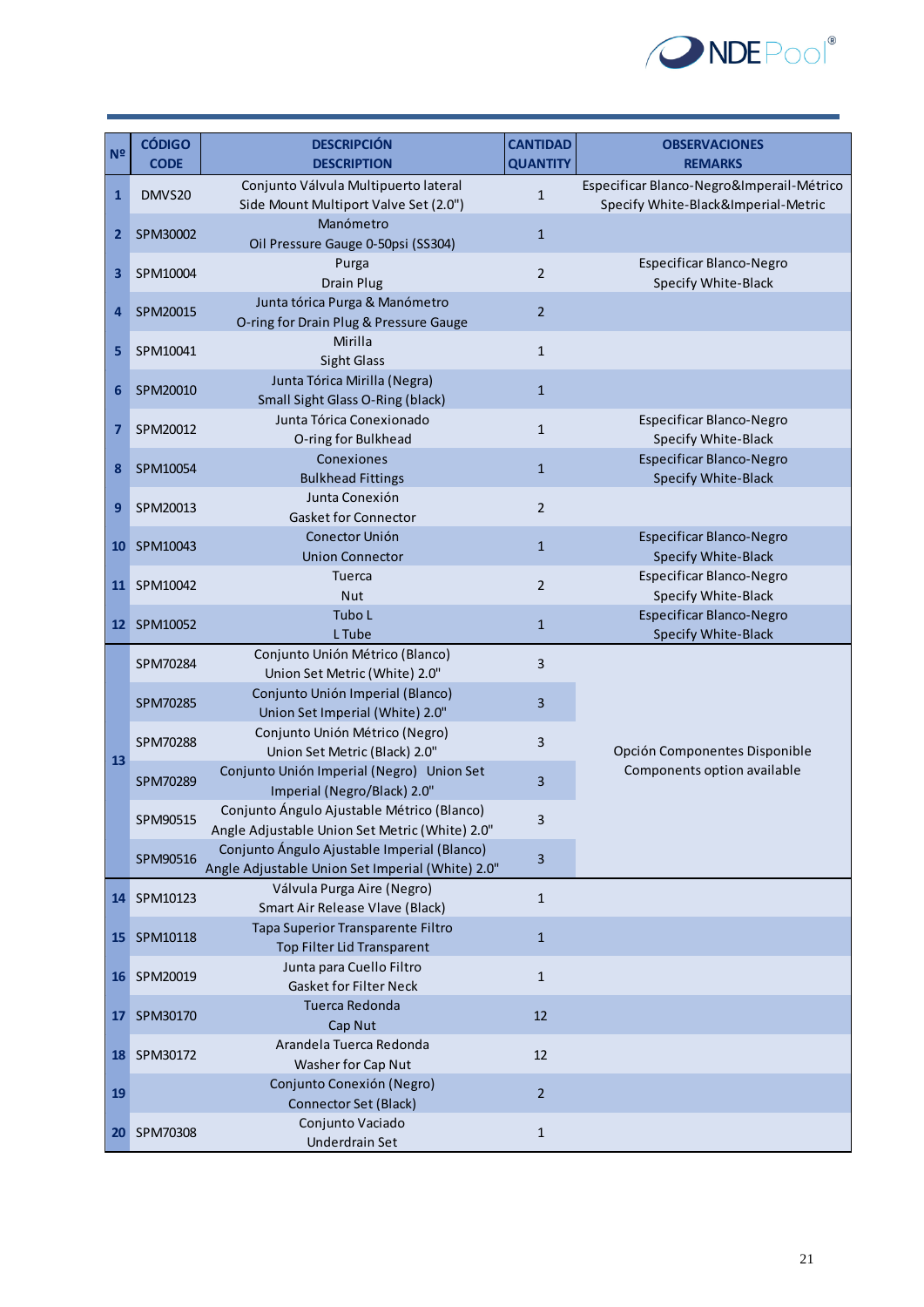

| N <sup>2</sup> | <b>CÓDIGO</b> | <b>DESCRIPCIÓN</b>                       | <b>CANTIDAD</b> | <b>OBSERVACIONES</b>      |
|----------------|---------------|------------------------------------------|-----------------|---------------------------|
|                | <b>CODE</b>   | <b>DESCRIPTION</b>                       | <b>QUANTITY</b> | <b>REMARKS</b>            |
|                | SPM10059      | Difusor (Modelos 700-900mm)              |                 |                           |
| 21             | SPM10060      | Diffuser (Models: 700-900mm)             |                 |                           |
|                | SPM10067      | Difusor (Modelos 1000-1400mm)            | 1               |                           |
|                | SPM10068      | Diffuser (Models: 1000-1400mm)           |                 |                           |
| 22             | SPM10172      | <b>Tubo Escape Aire</b>                  |                 | Especificar Modelo Filtro |
|                |               | Air Relief Tube                          |                 | Specifiy Filter Model     |
| 23             | SPM10074      | Conjunto Brazo Colector                  | $\mathbf{1}$    |                           |
|                | SPM10073      | Lateral Hub Set                          |                 |                           |
|                | SPM10096      | Brazo Colector 6" Modelo: 700mm)         | $\mathbf{8}$    |                           |
|                |               | Lateral (6" Model: 700mm)                |                 |                           |
|                | SPM10097      | Brazo Colector 8" Modelo: 900mm)         | 8               |                           |
| 24             |               | Lateral (8" Model: 900mm)                |                 |                           |
|                | SPM10098      | Brazo Colector (10" Modelo: 1000-1100mm) | $\mathbf{8}$    |                           |
|                |               | Lateral (10" Model: 1000-1100mm)         |                 |                           |
|                |               | Brazo Colector (12" Modelo: 1200-1400mm) | 8               |                           |
|                | SPM10099      | Lateral (12" Model: 1200-1400mm)         |                 |                           |

### **CONJUNTO COMPONENTES UNION / UNION SET COMPONENTS 2.0"**

|                | <b>CÓDIGO</b> | <b>DESCRIPCIÓN</b>                                             | <b>CANTIDAD</b> | <b>IMAGEN</b> |
|----------------|---------------|----------------------------------------------------------------|-----------------|---------------|
| N <sup>o</sup> | <b>CODE</b>   | <b>DESCRIPTION</b>                                             | <b>QUANTITY</b> | <b>IMAGE</b>  |
| $13-A$         | SPM20006      | Junta tórica / Bulkheat O-ring                                 | 1               |               |
| $13 - B$       | SPM10016      | Conexión / Bulkheat Fitting                                    | $\mathbf{1}$    |               |
| $13-C$         | SPM20007      | Junta / Gasket                                                 | 1               |               |
| $13-D$         | SPM10017      | Manguito Unión / Union Adapter (Métrico/Metric)                | $\mathbf{1}$    |               |
|                | SPM10018      | Manguito Unión / Union Adapter (Imperial)                      | 1               |               |
|                | 13-E SPM10015 | Tuerca / Nut                                                   | $\mathbf{1}$    |               |
|                |               | CONJUNTO UNION STANDARD / STANDARD UNION SET (Negro/Black)     |                 |               |
| $13-A$         | SPM20006      | Junta tórica / Bulkheat O-ring                                 | 1               |               |
| $13 - B$       | SPM10019      | Conexión / Bulkheat Fitting                                    | $\mathbf{1}$    |               |
| $13-C$         | SPM20007      | Junta / Gasket                                                 | 1               |               |
| $13-D$         | SPM10027      | Manguito Unión / Union Adapter (Métrico/Metric)                | 1               |               |
|                | SPM10026      | Manguito Unión / Union Adapter (Imperial)                      | 1               |               |
|                | 13-E SPM10025 | Tuerca / Nut                                                   |                 |               |
|                |               | CONJUNTO UNION AJUSTABLE / UNION SET ADJUSTABLE (Blanco/White) |                 |               |
| $13-A$         | SPM20006      | Junta tórica / Bulkheat O-ring                                 | 1               |               |
| $13 - B$       | SPM20073      | Conexión / Bulkheat Fitting                                    | $\mathbf{1}$    |               |
| $13-C$         | SPM20007      | Junta / Gasket                                                 | 1               |               |
| $13-D$         | SPM20075      | Manguito Unión / Union Adapter (Métrico/Metric)                | $\mathbf{1}$    |               |
|                | SPM20076      | Manguito Unión / Union Adapter (Imperial)                      | 1               |               |
| $13-E$         | SPM20074      | Tuerca / Nut                                                   | 1               |               |
|                | <b>CÓDIGO</b> | <b>CONJUNTO CONECTOR (Negro)</b>                               | <b>CANTIDAD</b> |               |
| N <sup>2</sup> | <b>CODE</b>   | <b>CONNECTOR SET (Black)</b>                                   | <b>QUANTITY</b> |               |
| $19-A$         | SPM10232      | Conexión / Bulkheat Connector                                  | 1               |               |
| $19 - B$       | SPM20025      | Junta / Gasket 1                                               | $\mathbf{1}$    |               |
| $19-C$         | SPM10071      | Junta / Gasket 2                                               | 1               |               |
|                | 19-D SPM10231 | Tuerca Conexión / Connector                                    | 1               |               |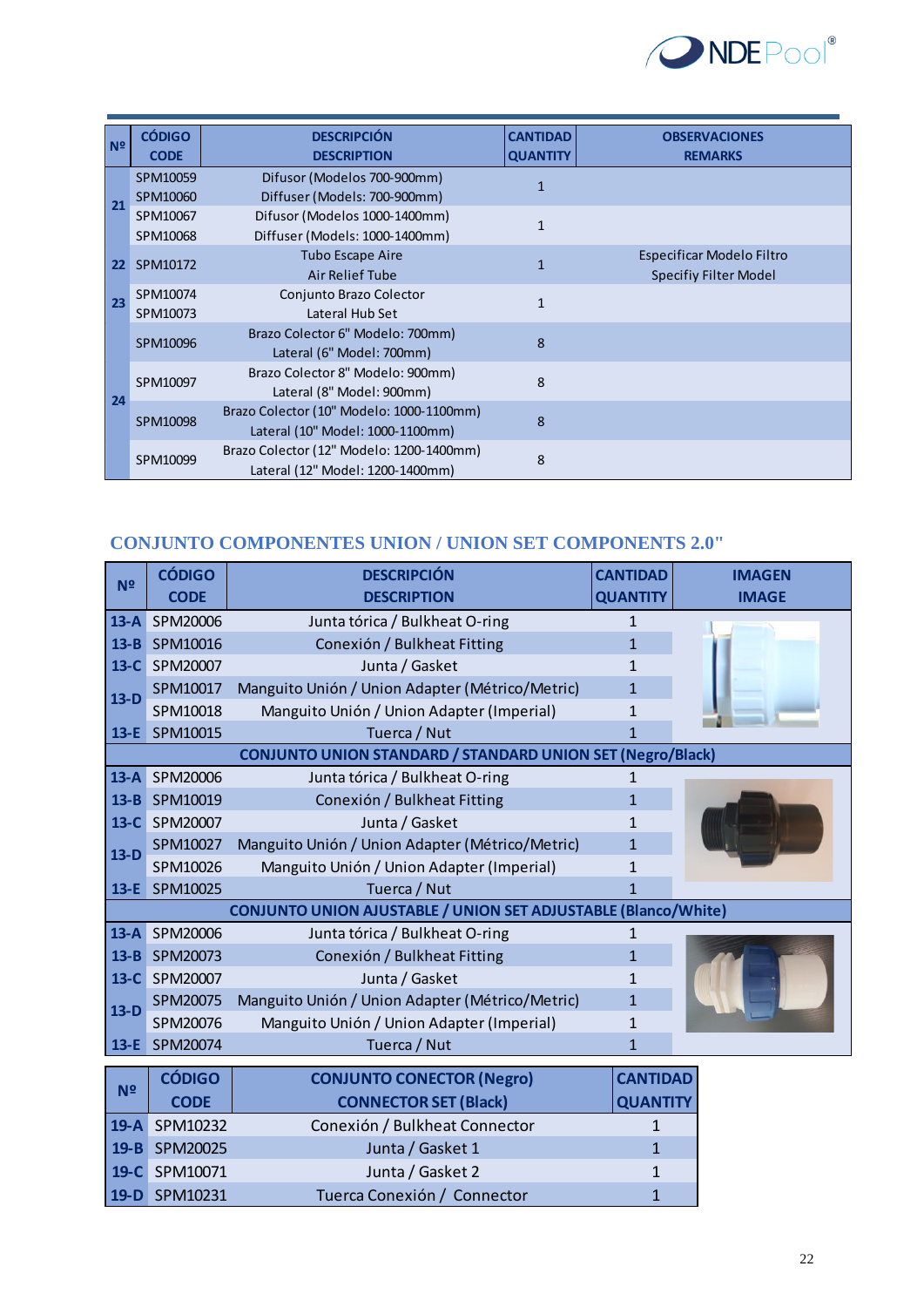

## **RECAMBIOS VÁLVULA MP 2.0" - DMVS20** *SPARE PARTS MP VALVE 2.0" - DMVS20*

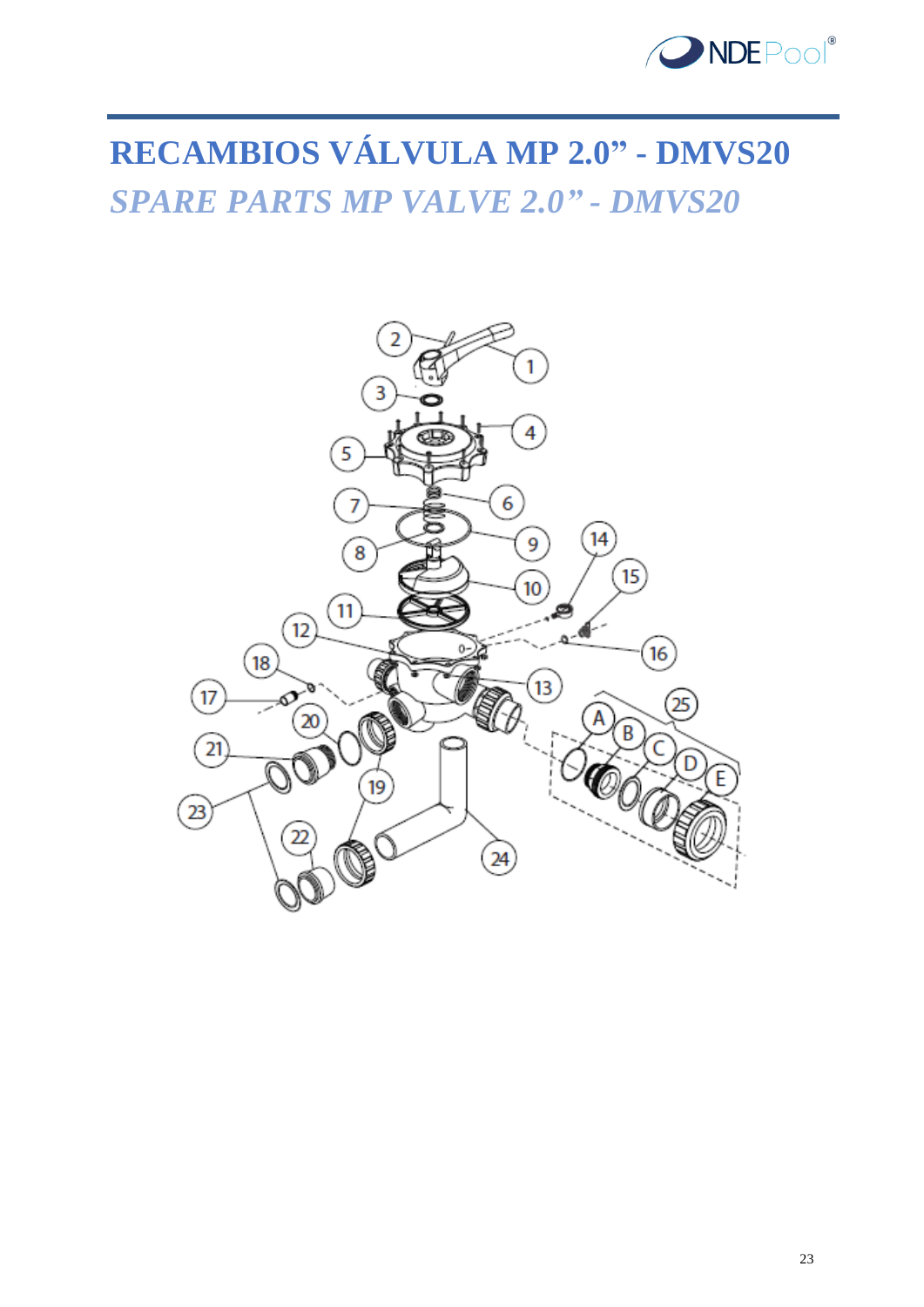

|                | <b>CÓDIGO</b>          | <b>DESCRIPCIÓN</b>                     | <b>CANTIDAD</b> | <b>OBSERVACIONES</b>     |
|----------------|------------------------|----------------------------------------|-----------------|--------------------------|
| N <sup>2</sup> | <b>CODE</b>            | <b>DESCRIPTION</b>                     | <b>QUANTITY</b> | <b>REMARKS</b>           |
|                |                        | Maneta                                 |                 |                          |
| $\mathbf{1}$   | SPM10001               | <b>Black Handle</b>                    | $\mathbf{1}$    |                          |
| $\overline{2}$ | SPM30121               | Gatillo                                |                 |                          |
|                |                        | Lock Pin                               | $\mathbf{1}$    |                          |
| 3              | SPM10002               | Arandela Maneta                        | $\mathbf{1}$    |                          |
|                |                        | Washer for Handle                      |                 |                          |
| 4              | SPM30167               | <b>Tornillo Tapa</b>                   | $6\phantom{1}6$ |                          |
|                |                        | <b>Bolt for Face Plate</b>             |                 |                          |
| 5.             | SPM10033A<br>SPM20002A | Tapa NDE POOL                          | $\mathbf{1}$    | Especificar Blanco-Negro |
|                |                        | <b>NDE POOL Face Plate</b>             |                 | Specify White/Black      |
| 6              |                        | Junta Tórica Rotor                     | $\overline{2}$  |                          |
|                |                        | O-Ring for Rotor                       |                 |                          |
| 7              | SPM30120               | Muelle                                 | $\mathbf{1}$    |                          |
|                |                        | Spring<br>Arandela Muelle              |                 |                          |
| 8              | SPM10003A              | <b>Washer for Spring</b>               | $\mathbf{1}$    |                          |
|                |                        | Junta Tórica Tapa                      |                 |                          |
| 9              | SPM20008               | O-Ring for Face Plate                  | $\mathbf{1}$    |                          |
|                |                        | Rotor                                  |                 |                          |
| 10             | SPM10229A              | Rotor                                  | $\mathbf{1}$    |                          |
|                |                        | Junta                                  |                 |                          |
| 11             | SPM20009               | Mode Gasket                            | $\mathbf{1}$    |                          |
|                | SPM10036               | Cuerpo Válvula Lateral                 |                 | Especificar Blanco-Negro |
| 12             |                        | Side Mount Valve Body                  | $\mathbf{1}$    | Specify White/Black      |
| 13             | SPM30162               | <b>Tuerca Tapa</b>                     | 6               |                          |
|                |                        | Nut for Face Plate                     |                 |                          |
| 14             | SPM30002               | Manómetro                              | $\mathbf{1}$    |                          |
|                |                        | Oil pressure gauge 0-50psi (SS304)     |                 |                          |
| 15             | SPM10004               | Purga                                  | $\mathbf{1}$    |                          |
|                |                        | Drain Plug                             |                 |                          |
| 16             | SPM20015               | Junta tórica Purga & Manómetro         | $\overline{2}$  |                          |
|                |                        | O-ring for Drain Plug & Pressure Gauge |                 |                          |
| 17             | SPM10041               | Mirilla                                | $\mathbf{1}$    |                          |
|                |                        | <b>Sight Glass</b>                     |                 |                          |
| 18             | SPM20010               | Junta Tórica Mirilla                   | $\mathbf{1}$    |                          |
|                |                        | O-Ring Sight Glass<br><b>Tuerca</b>    |                 | Especificar Blanco-Negro |
| 19             | SPM10042               | Nut                                    | $\mathbf 2$     | Specify White/Black      |
|                | SPM20012               | Junta Tórica Conexionado               |                 |                          |
| 20             |                        | O-ring for Bulkhead                    | $\mathbf 1$     |                          |
|                | SPM10054               | Conexiones                             |                 | Especificar Blanco-Negro |
| 21             |                        | <b>Bulkhead Fittings</b>               | $\mathbf 1$     | Specify White/Black      |
|                | SPM10043               | Conector Unión                         |                 | Especificar Blanco-Negro |
| 22             |                        | <b>Union Connector</b>                 | $\mathbf{1}$    | Specify White/Black      |
|                |                        | Junta Conexión                         |                 |                          |
| 23             | SPM20013               | Gasket for Connector                   | $\sqrt{2}$      |                          |
| 24             | SPM10052               | Tubo L                                 | $\mathbf{1}$    | Especificar Blanco-Negro |
|                |                        | L Tube                                 |                 | Specify White/Black      |